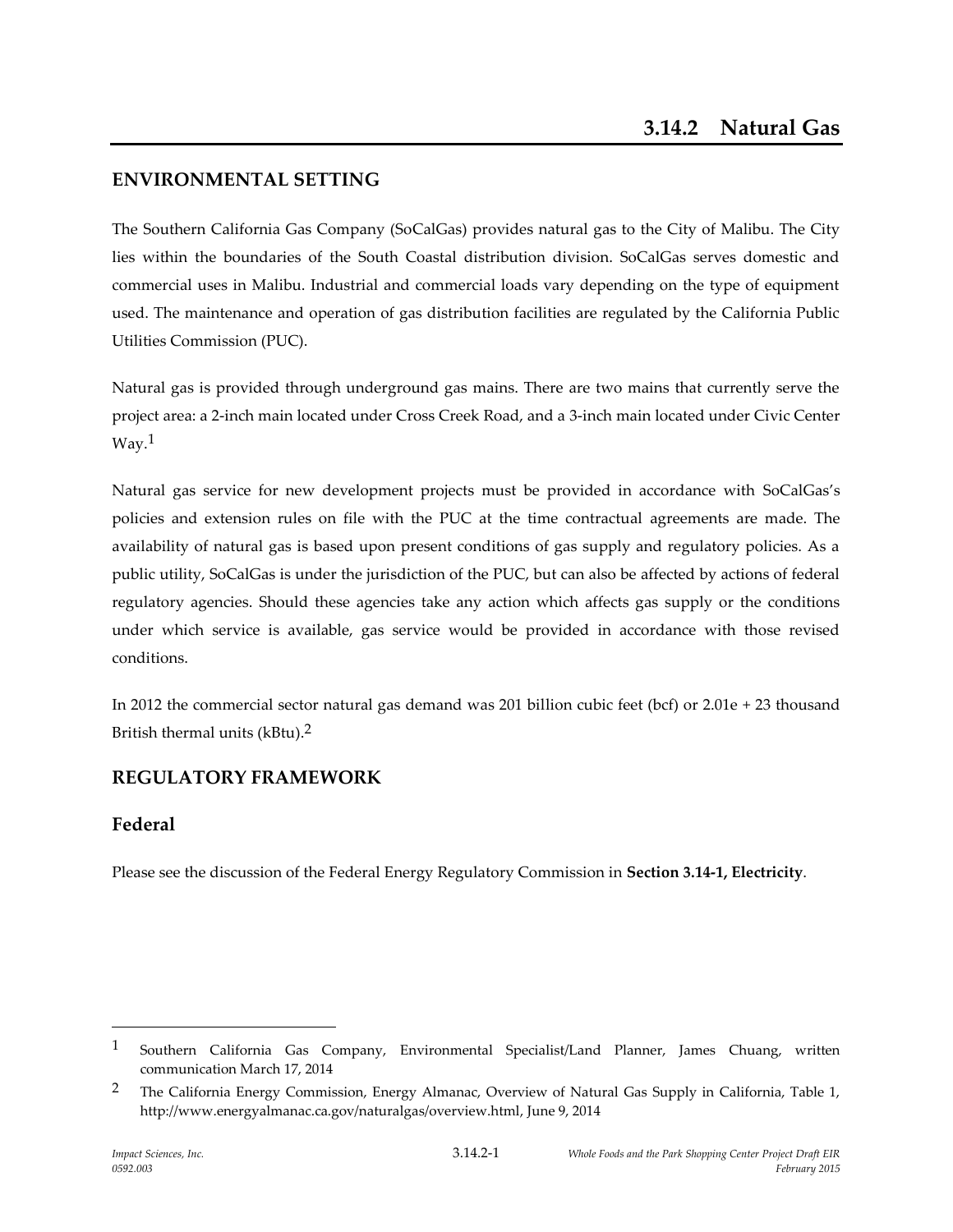# **State**

# *California Building Energy Efficiency Standards*

Title 24, Part 6 of the California Code of Regulations, known as the Building Energy Efficiency Standards, was established in 1978 in response to a legislative mandate to reduce California's energy consumption. The standards are updated periodically to allow consideration and possible incorporation of new energy efficiency technologies and methods. After adoption of the California Energy Security and Reliability Act of 2000 (AB 970), the California Energy Commission produced changes to the Building Energy Efficiency Standards. In November 2003, the California Energy Commission adopted these updated standards. The California Building Standards Commission adopted the 2005 changes in July 2003, and the updated standards took effect on October 1, 2005. Included in this update were requirements identified under senate Bill 5X of 2001, part of which required the California Energy Commission to adopted energy efficiency standards for outdoor lighting. The 2013 Building Energy Efficiency Standards took effect on July 1, 2014.

Mandatory measures include:

- duct sealing in all climate zones
- residential heating, ventilation, and air conditioning (HVAC) system improvements including fan power and airflow testing or return air to increase heating or cool air output by improving the return of flow air to the air handler
- require insulation on pipes 0.75 inch and larger
- require 250 square feet of a solar ready zone on single-family roofs

Prescriptive measures include:

- reducing the U-factor<sup>3</sup> on high performance windows, to decrease the rate of heat loss
- increase the minimum standard for duct insulation for climate zones  $6.4$  7, and 8, to reduce air leaking from ducts

1

 $3$  The rate of heat loss is indicated in terms of the U-factor (U-value) of a window assembly. The lower the U-factor, the greater a window's resistance to heat flow and the better its insulating properties.

<sup>&</sup>lt;sup>4</sup> A small portion located in the central eastern area of California is located within Climate Zone 6. No portions of California are located in Climate Zones 7 or 8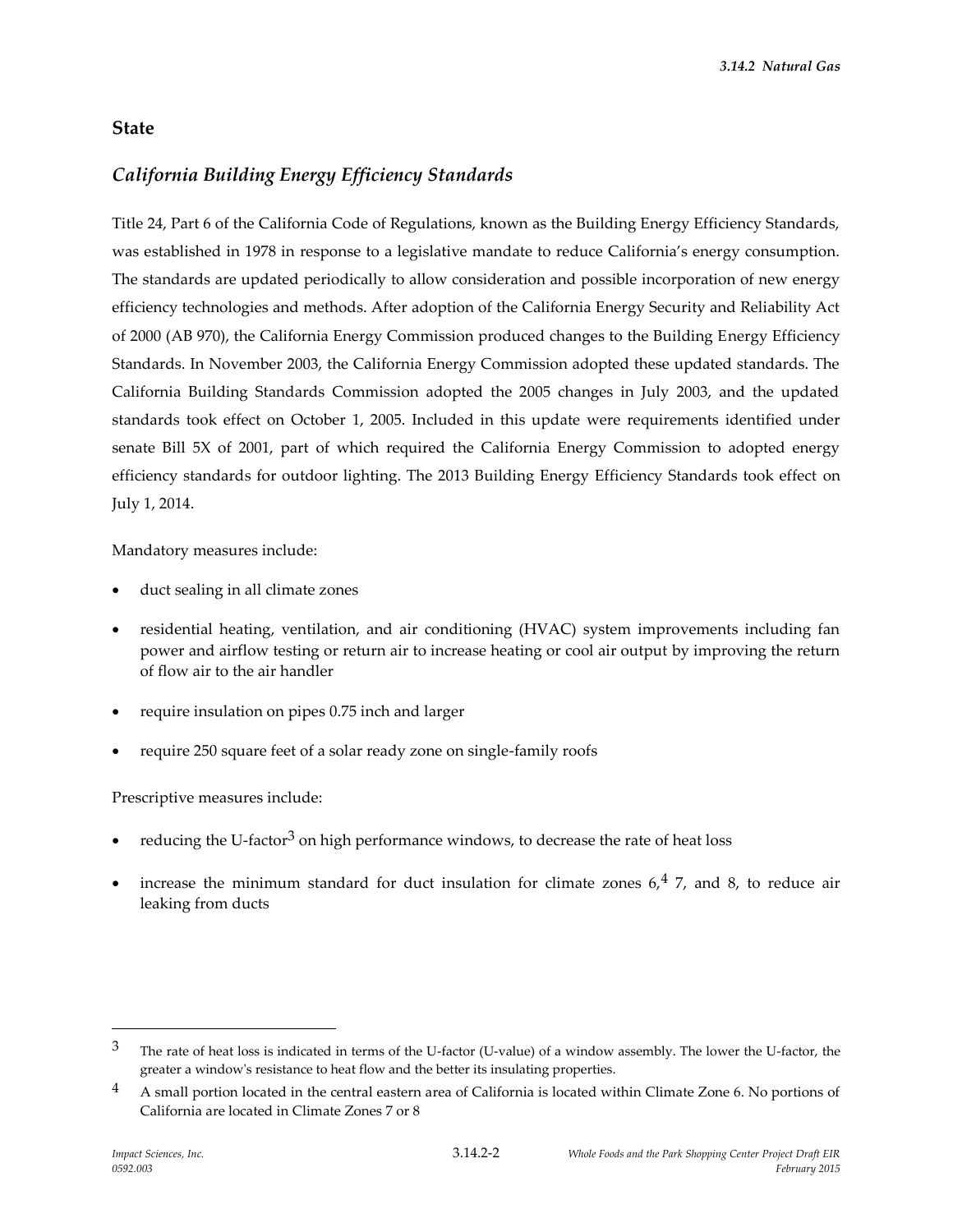- adding radiant barrier<sup>5</sup> requirements to Climate Zones 3, and 5 through  $7<sup>6</sup>$
- requiring the installation of night ventilation<sup>7</sup> systems
- increasing wall insulation to R15/4 in all climate zones

#### *California Public Utilities Commission*

The California PUC regulates privately owned telecommunications, electric, natural gas, water, railroad, rail transit, and passenger transportation companies, in addition to authorizing video franchises. Among the PUC's goals for energy regulation are: to establish service standards and safety rules, authorize utility rate changes, oversee markets to inhibit anti-competitive activity, prosecute unlawful utility marketing and billing activities, govern business relationships between utilities and their affiliates, resolve complaints by customers against utilities, implement energy efficiency and conservation programs and programs for the low-income and disabled, oversee the merger and restructure of utility corporations, and enforce the California Environmental Quality Act (CEQA) for utility construction.

#### **Local**

#### *City of Malibu General Plan*

The City's General Plan is primarily a policy document that sets goals concerning the community and gives direction to growth and development. In addition, it outlines the programs that were developed to accomplish the goals and policies of the General Plan. The Plan's Conservation Element serves as a guide for the conservation, protection, restoration, management, development, and appropriate and responsible utilization of the City's existing natural resources. The Conservation Element includes goals and policies pertaining to natural gas service such as the City shall educate the community regarding the importance of and techniques for energy conservation and encourage state-of-the art energy efficiency standards for all new construction design. The goals and objectives relevant to natural gas and the proposed project are discussed above under **Section 3.14.1, Electricity.**

 $\overline{a}$ 

<sup>&</sup>lt;sup>5</sup> Radiant barriers are installed in homes, usually in attics to primarily to reduce summer heat gain and reduce cooling costs. The barriers consist of a highly reflective material that reflects radiant heat rather than absorbing it.

<sup>&</sup>lt;sup>6</sup> California is comprised of the following Climate Zones: 2, 3, 4, (marine and non-marine), 5 and 6.

<sup>7</sup> Night ventilation systems keep windows and other passive ventilation openings closed during the day, but open at night to flush warm air out of the building and cool thermal mass for the next day.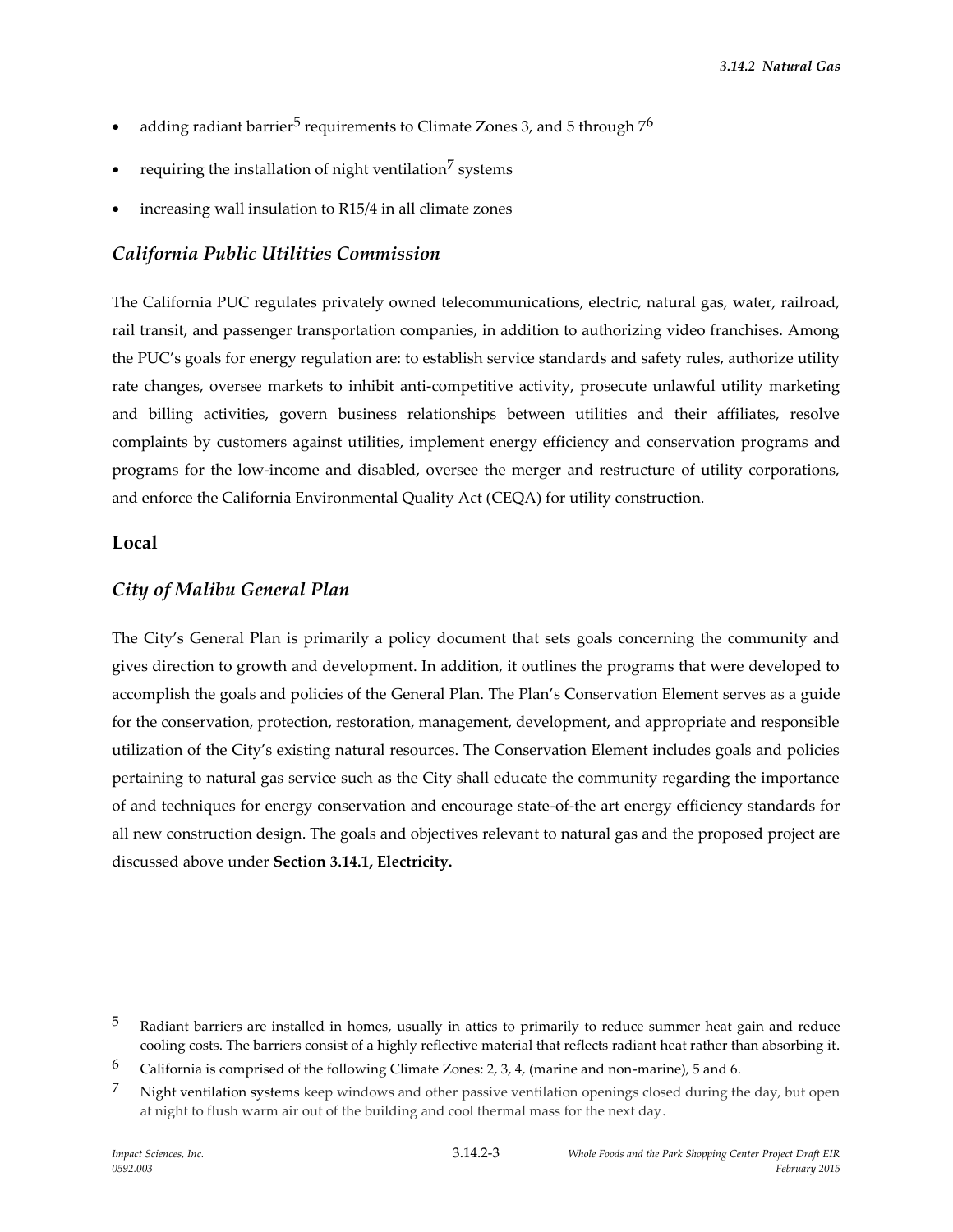# *City of Malibu Municipal Code*

Section 15.24.010 – "Adoption of Green Building Standards Code" is the City's formal adoption of CALGreen. In the event of any conflict between provisions of the California Green Building Standards Code, 2013 Edition, Title 31 of the Los Angeles County Code, or any amendment to the Green Building Standards Code contained in the Malibu Municipal Code, the provision contained in the later listed document shall control.

## **PROJECT DESIGN FEATURES**

Several sustainable design features are included in the proposed project's design to decrease the project's natural gas consumption. High efficiency systems including heating equipment would be installed, as well as tankless water heaters, pre-plumbing for solar water heating, and ENERGY STAR windows and appliances.

## **ENVIRONMENTAL IMPACTS**

#### **Thresholds of Significance**

The following thresholds for determining the significance of impacts related to natural gas are based on the guidance provided in Appendix F of the most recent update of the *CEQA Statutes and Guidelines*. Impacts related to natural gas are considered significant if the proposed project would:

- result in activities which use large amounts of natural gas or which use natural gas in a wasteful manner
- result in an increased demand for natural gas which exceeds either the existing supply or capacity of the existing infrastructure (or financially feasible infrastructure that could be developed) required to service additional demand and/or equipment (natural gas lines, etc.)

#### **Impact Analysis**

# **Threshold 3.14.2-1 Result in activities which use large amounts of natural gas or which use natural gas in a wasteful manner**

As the project site is vacant, no uses currently exist that consume natural gas. Natural gas consumption associated with the proposed project was calculated using generation factors based on the proposed land use. As shown in **Table 3.14.2-1**, **Natural Gas Consumption by the Proposed Project**, the proposed project is anticipated to consume approximately 545.68 (kBtu) per year (approximately 1.49 kBtu per day)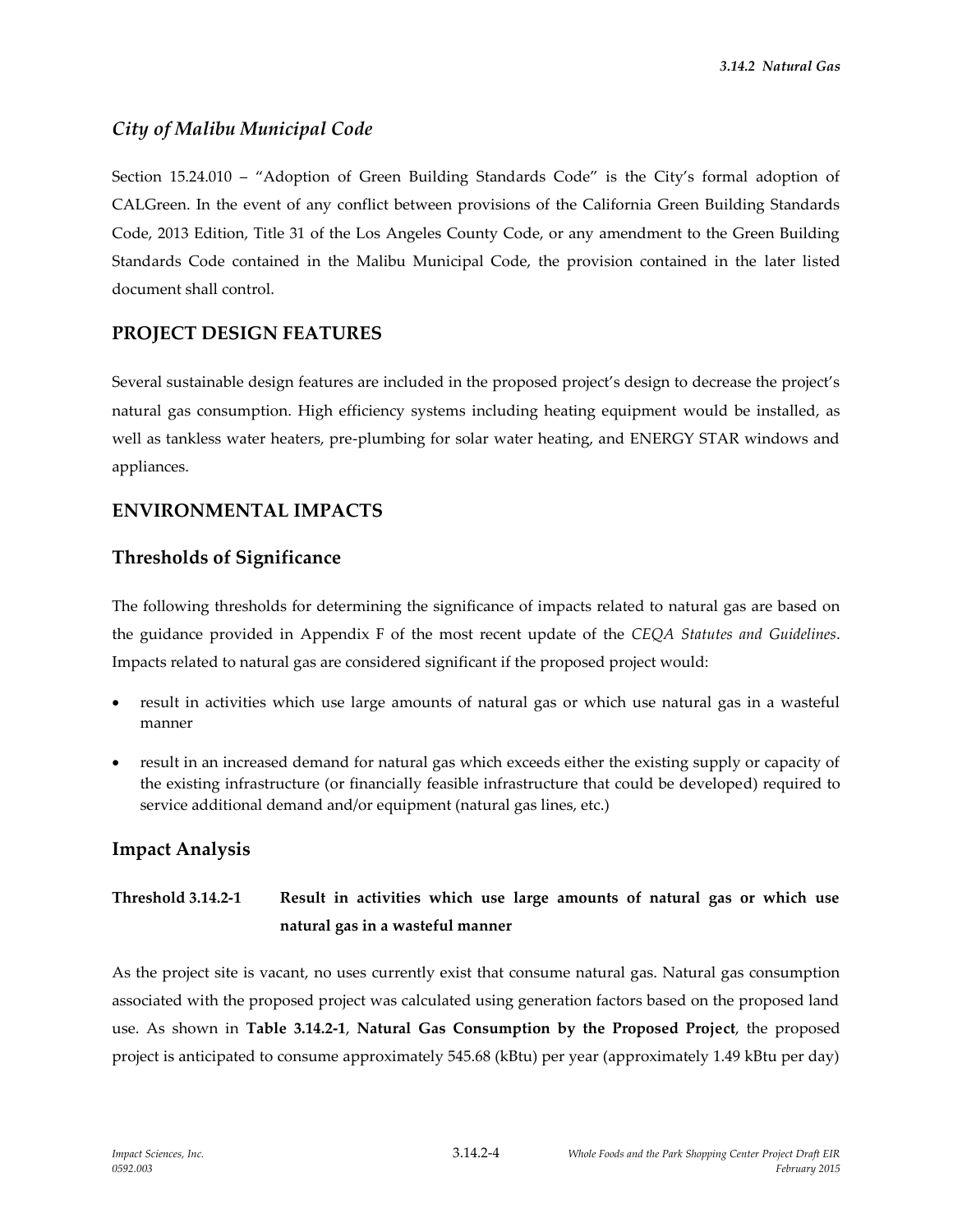of natural gas. As discussed above underground gas mains exist near the project site along Civic Center Way and Cross Creek Road and would service the project site.

|                                |                      | <b>Consumption Rate</b>              | <b>Yearly Consumption</b> |
|--------------------------------|----------------------|--------------------------------------|---------------------------|
| <b>Building</b>                | <b>Building Size</b> | (kBtu/1,000 sf)                      | (kBtu)                    |
| Whole Foods                    | 24.549 sf            | 21.07                                | 517.24                    |
| Commercial/Retail <sup>1</sup> | 13.876 sf            | 2.05                                 | 28.44                     |
| Parking Lot                    | $43.225$ sf          | $\Omega$                             | 0                         |
|                                |                      | <b>Total Natural Gas Consumption</b> | 545.68                    |

| Table 3.14.2-1                                  |
|-------------------------------------------------|
| Natural Gas Consumption by the Proposed Project |

*Source: SCAQMD, California Emissions Estimator Model Guide (CalEEMod), Appendix D, Table 8.1 Notes: The City of Malibu is located in climate zone 8 It should be noted that the Title 24 standards were updated in 2013. The 2013 standards will take effect July 1, 2014. The consumption values taken from CalEEMod do not reflect the 2013 standards.*

*1 Includes Building 1, 2, and 3*

*Strip Mall natural gas consumption was used as a proxy for Commercial/Retail*

*sf = square feet, kBtu= Kilo British Thermal Unit.*

The uses associated with the proposed project would increase natural gas consumption on the project site, as the site is currently vacant. However, with incorporation of project design features, the proposed project would not result in the consumption of large amounts of natural gas or the use of natural gas in a wasteful manner. According to the California Energy Commission Energy Almanac, the commercial sector natural gas demand in 2012 for the State was 2.01e + 23 kBtu. Thus, the 545.68 kBtu consumed by the proposed project would be nominal when compared to the State consumption. Further, as discussed above, the proposed project includes sustainability features which would reduce the proposed project's natural gas consumption level, including high efficiency heating systems and pre-plumbing for solar heating. Therefore, impacts on natural gas would be less than significant.

#### *Mitigation Measures*

No mitigation measures are required.

#### *Residual Impacts*

Impacts would be less than significant.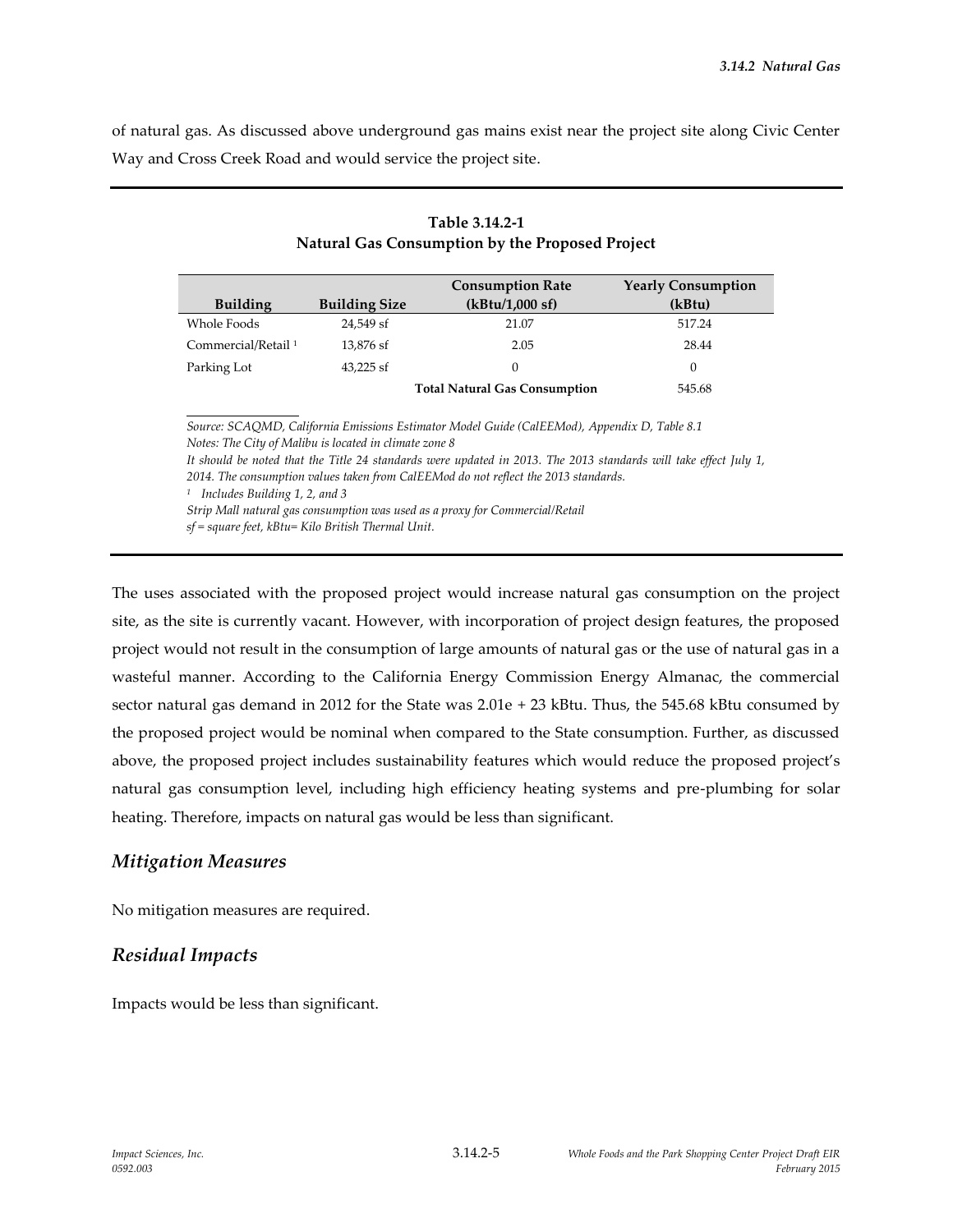# **Threshold 3.14.2-2 Result in an increased demand for natural gas which exceeds either the existing supply or capacity of the existing infrastructure (or financially feasible infrastructure that could be developed) required to service additional demand and/or equipment (natural gas lines, etc.)**

Construction activities associated with the proposed project would not require the use of natural gas as construction tools are generally powered by gasoline or electricity. However, during the construction phase, it is anticipated that the installation of gas lines would be necessary as the project site is currently vacant and no natural gas lines currently exist to serve the project site. Additionally, upgrades to existing natural gas lines located along Civic Center Way and Cross Creek Road could be necessary. Therefore, minimal amounts of natural gas could be released during upgrades of existing infrastructure and/or the installation of new lines. SoCalGas currently does not track the amount of natural gas released during the installation of new lines and/or upgrades to existing lines. $8$  As the amount would be minimal, impacts from construction activities would be less than significant.

The proposed project's land uses would require the extension of the existing underground natural gas line(s) as no natural gas lines exist on the project site which would result in an increase demand for natural gas <sup>9</sup> As discussed above, construction of necessary natural gas lines or expansion of existing lines (if necessary) would be minimal and the amount of natural gas released during construction of the new lines would not be substantial. Design and sizing of all natural gas infrastructure would meet all applicable engineering requirements to the satisfaction of the SoCalGas and the City of Malibu. Serving new areas and upgrading the size of existing gas mains is routine for the SoCalGas and existing facilities would be able to provide natural gas for proposed project.<sup>10</sup> The applicant would be responsible for all costs associated with the upgrade of existing infrastructure or installation of new infrastructure.

SoCalGas's long-term infrastructure planning takes local and regional general plans into account so that new developments are planned for. Therefore serving new areas and upgrading the size of existing gas mains is routine for the SoCalGas. Extending the natural gas infrastructure to the project site would not result in system capacity problems, or require the construction of new natural gas facilities or expansion of existing facilities, the construction of which could cause significant environmental effects. Impacts would be less than significant.

 $\overline{a}$ 

<sup>8</sup> Southern California Gas Company, Environmental Specialists/Land Planner, James Chuang, written communication March 17, 2014

<sup>9</sup> Southern California Gas Company, Environmental Specialist/Land Planner, James Chuang, written communication March 17, 2014

<sup>10</sup> Proposed Project Utility Service Summary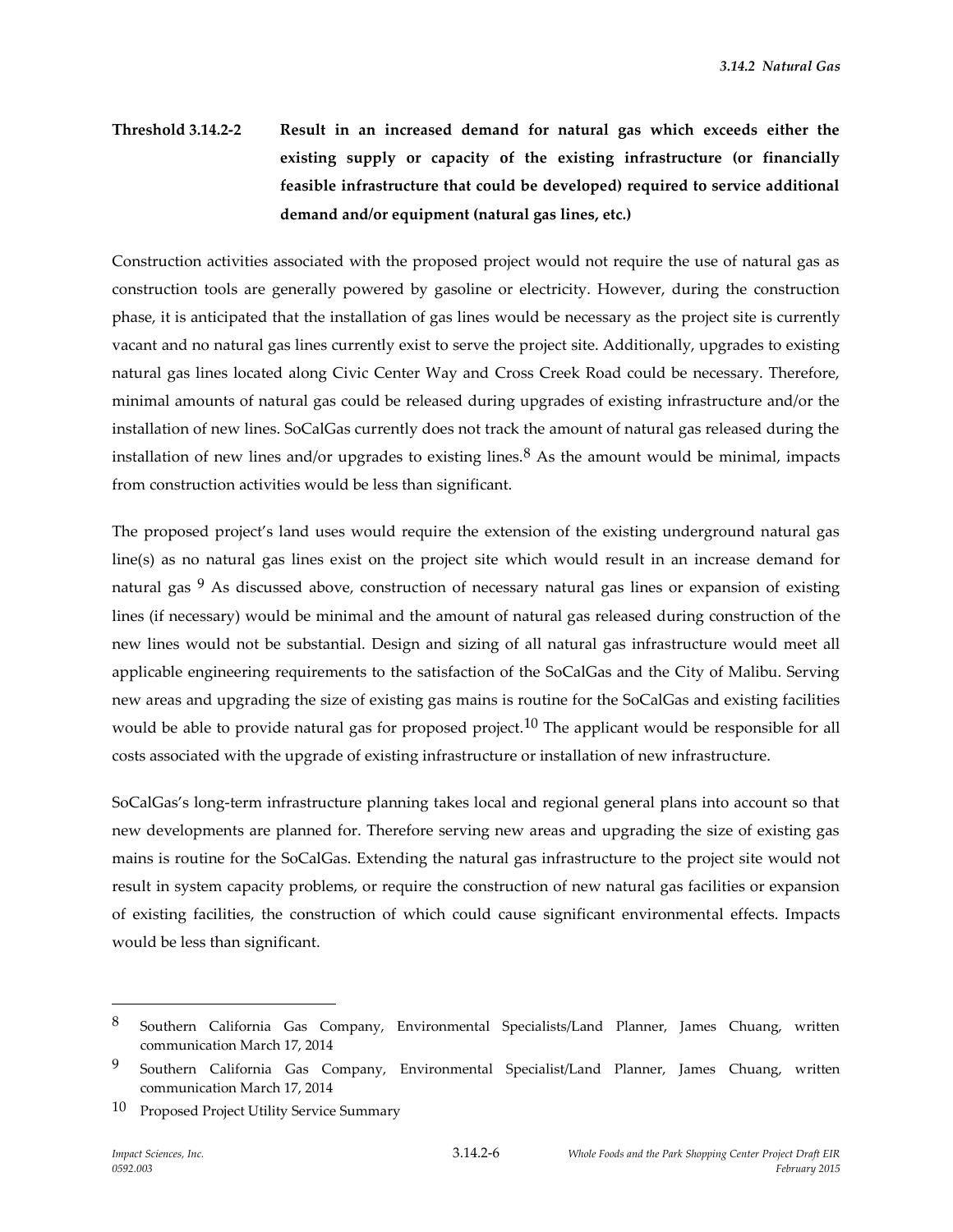# *Mitigation Measures*

No mitigation measures are required.

#### *Residual Impacts*

Impacts would be less than significant.

#### **Cumulative Impacts**

Implementation of the proposed project in conjunction with the related projects would further increase the demand for natural gas. As shown in **Table 3.14.2-2, Natural Gas Consumption by Proposed Project and Related Projects**, implementation of the related projects plus the proposed project would result in the consumption of approximately 17,136,902 kBtu of natural gas per year (approximately 46,951.9 kBtu per day). Cumulative impacts from the related projects could result in the installation of additional natural gas distribution facilities and underground lines, and affect service availability. The proposed project's contribution to the cumulative demand would be 1.49 kBtu per day which would amount to approximately 0.00003 percent of the daily cumulative demand. Therefore, the proposed project's contribution to this potential cumulative effect would not be considerable.

In addition, all new development occurring as a result of related projects would be subject to the City's Municipal Code, Title 15, Chapter 15.24.010, the adoption of the Green Building Standards Code. Further, all proposed projects which could have potential impacts on natural gas services would be required to undergo an environmental review process. Therefore, cumulative impacts would be less than significant.

#### *Mitigation Measures*

No mitigation measures are required.

#### *Residual Impacts*

Impacts would be less than significant.